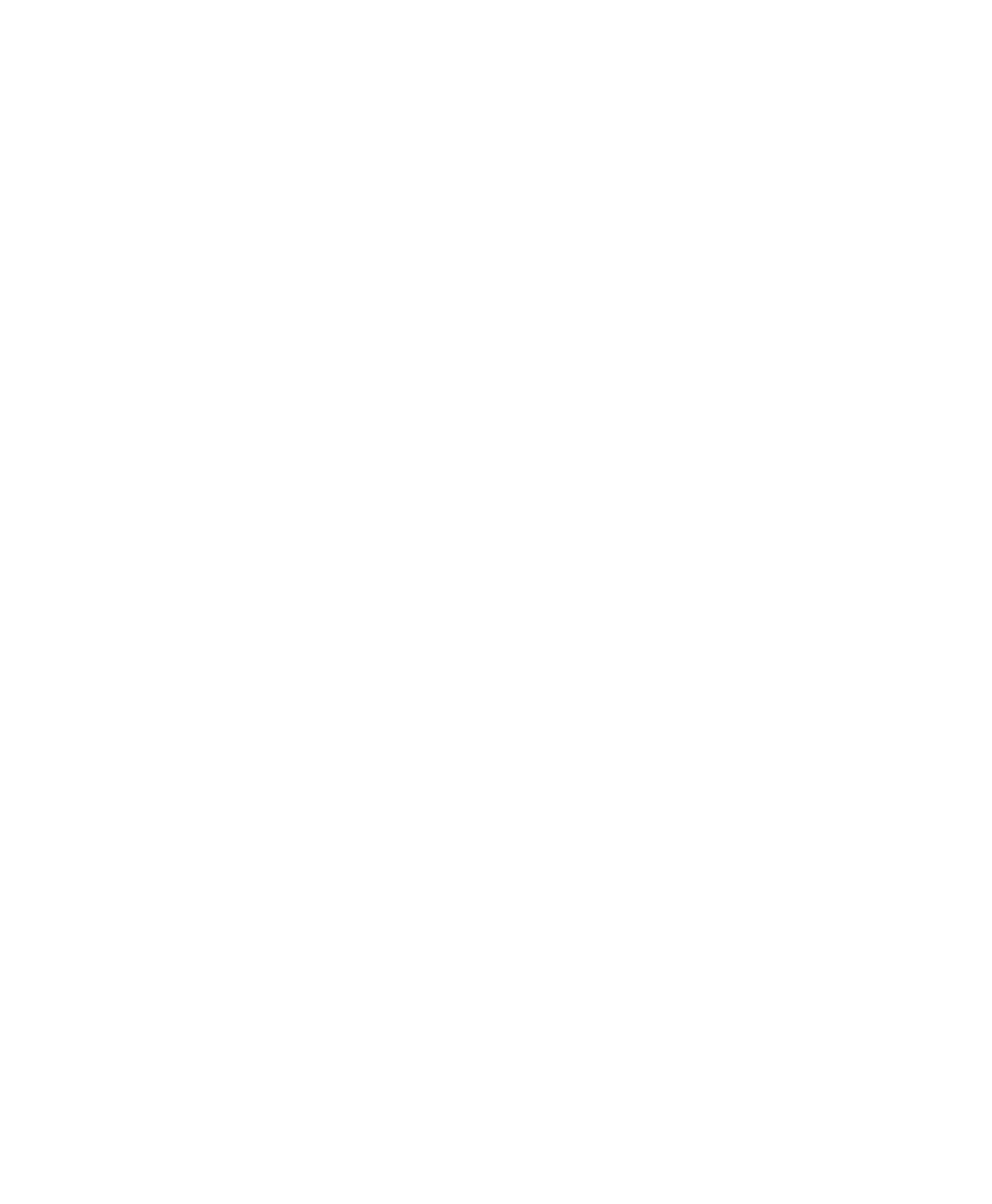## Homosexuality and the Bible

by R. Albert Mohler Jr. President, The Southern Baptist Theological Seminary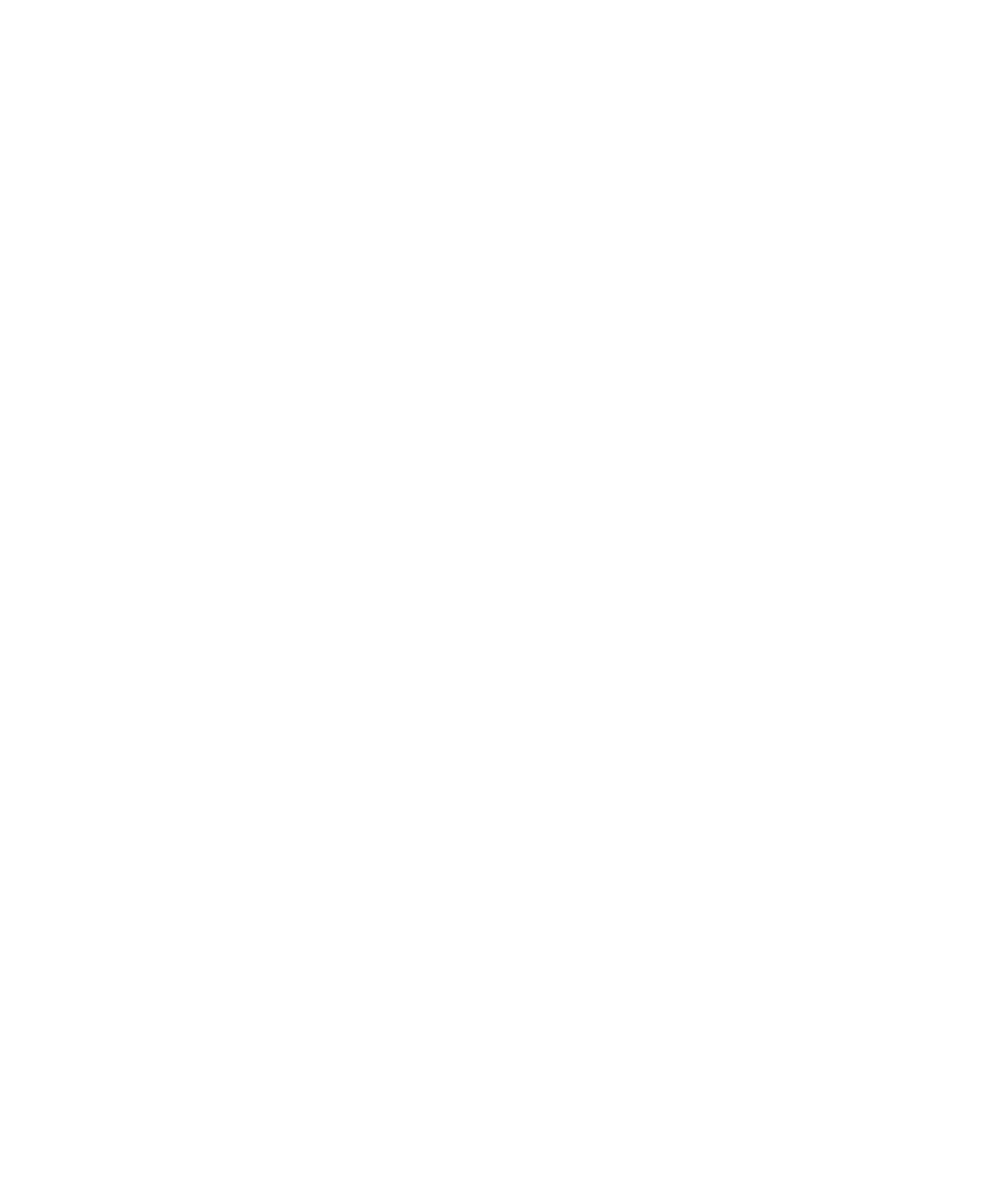### **Homosexuality and the Bible**

Homosexuality is now the most controversial issue of debate in American culture — and it is likely to stay that way for a long time. Once famously described as "the love that dares not speak its name," homosexuality is now openly discussed and debated throughout American society.

#### **Homosexuality and the Bible: Telling the Truth**

legitimization and social sanction for homosexual acts, relationships, and lifestyles. The push is on for homosexual "marriage," the removal of all structures and laws considered oppressive to homosexuals, and the recognition of homosexuals, bisexuals, transsexuals, and others as "erotic minorities" deserving of special legal protection. The movement to normalize homosexuality won a huge victory last year when the U.S. Supreme Court handed down its decision in the case Lawrence v. Texas. In that momentous decision, a majority of justices struck down the Texas sodomy laws as unconstitutional, declaring that individuals have a basic right to define their own existence and sexual lifestyle without government interference. As Justice Antonin Scalia noted, this means the effective end of all morals legislation.

The larger culture is now bombarded with messages and images designed to portray homosexuality as a normal lifestyle. Homoerotic themes are so common in the mainstream media that many citizens have virtually lost the capacity to be shocked. Gay characters abound on television and in film, and story lines supporting sexual "tolerance" and diversity now appear in programming for children. Cable television's "Queer Eye for the Straight Guy" represents the symbolic rise of gay culture in the nation's mainstream.

These days, anyone who would oppose homosexuality as a fully valid lifestyle is depicted as a narrow-minded bigot and described as "homophobic." Anyone who suggests that heterosexual marriage is the only acceptable and legitimate arena of sexual activity is lambasted as out-dated, oppressive, and outrageously out of step with modern culture. Opponents of same-sex marriage are disparaged as intolerant, judgmental, and fundamentalist. Defenders of marriage are truly on the defensive — and the homosexual advocates know it.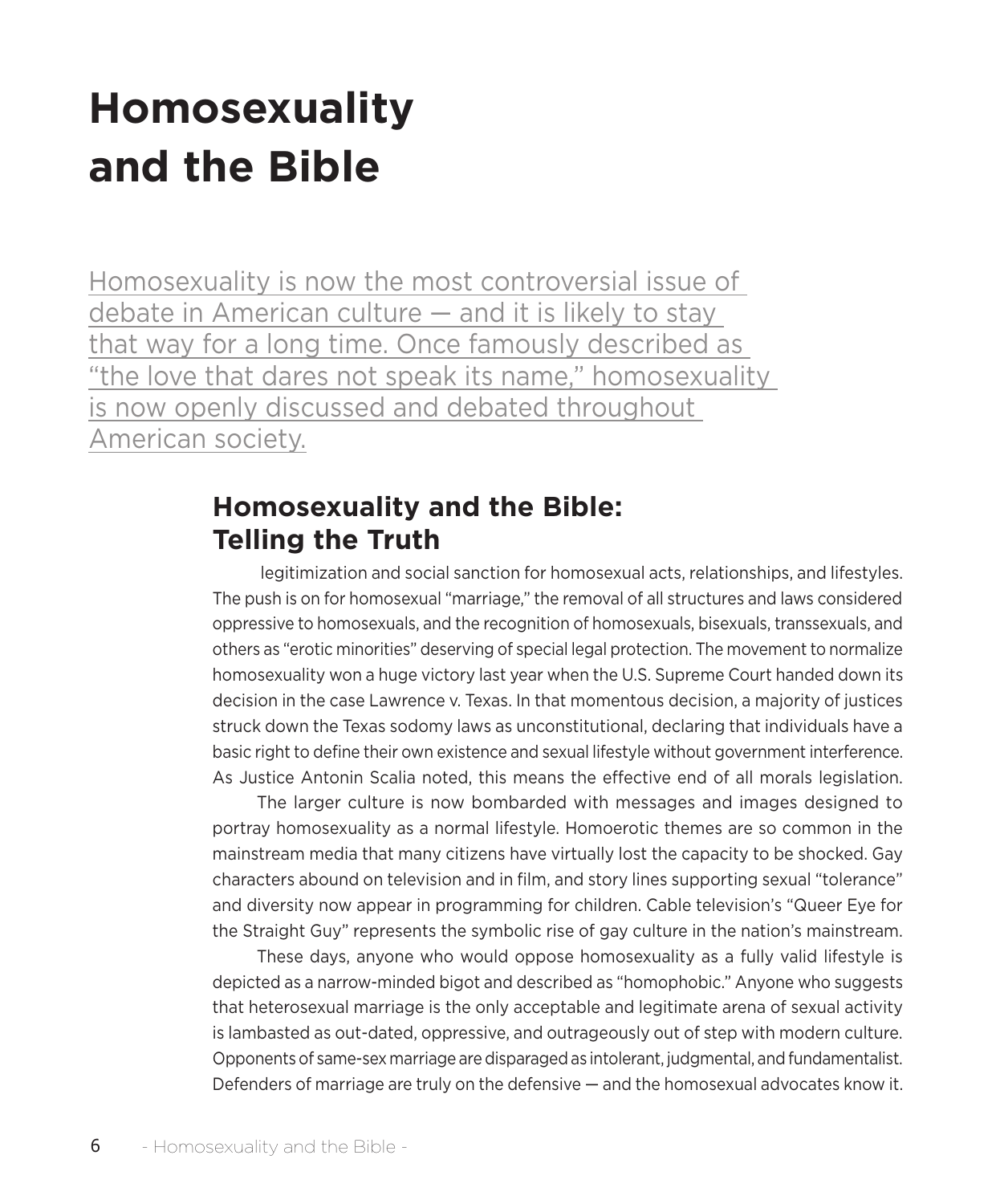The Church has not been an outsider to these debates. As the issue of homosexual legitimization has gained public prominence and moved forward, some churches and denominations have joined the movement — even becoming advocates of homosexuality — while a few stand steadfastly opposed to compromise on the issue. In the middle are churches and denominations unable or unwilling to declare a clear conviction on homosexuality. Issues of homosexual ordination and marriage are regularly debated in the assemblies of several denominations — and many congregations, and the issue may eventually blow those denominations apart.

This debate is itself nothing less than a revolutionary development. Any fair-minded observer of American culture and the American churches must note the incredible speed with which this issue has been driven into the cultural mainstream. The challenge for the believing church now comes down to this: Do we have a distinctive message in the midst of this moral confusion?

Our answer must be Yes. The Christian church must have a distinctive message to speak to the issue of homosexuality, because the Bible has a distinctive message. Faithfulness to Holy Scripture demands that the Church hold to the biblical witness. Anything less is a road to theological oblivion.

The affirmation of biblical authority is thus central to the Church's consideration of this issue — or any issue. The Bible is the Word of God in written form, inerrant and infallible, inspired by the Holy Spirit and "profitable for doctrine, for reproof, for correction,

The challenge for the believing church now comes down to this: Do we have a distinctive message in " the midst of this moral confusion?

, ,

for instruction in righteousness" [2 Timothy 3:16]. This is the critical watershed: Those churches that reject the authority of Scripture will eventually succumb to cultural pressure and accommodate their understanding of homosexuality to the spirit of the age. Those churches that affirm, confess, and acknowledge the full authority of the Bible have no choice in this matter — we must speak a word of compassionate truth. And that compassionate truth is this: Homosexual acts are expressly and unconditionally forbidden by God through His Word, and such acts are an abomination to the Lord by His own declaration. These are strong words, but they are the Bible's words.

The late Elizabeth Achtemeier, for many years an influential professor at Richmond's Union Theological Seminary, stated the case clearly: "The clearest teaching of Scripture is that God intended sexual intercourse to be limited to the marriage relationship of one man and one woman." The clearest teaching of Scripture? That this is so should be apparent to all who look to the Bible for guidance on this issue. This assessment of the Bible's content would have been completely uncontroversial throughout the last nineteen centuries of the Christian church. Only in recent years have some biblical scholars come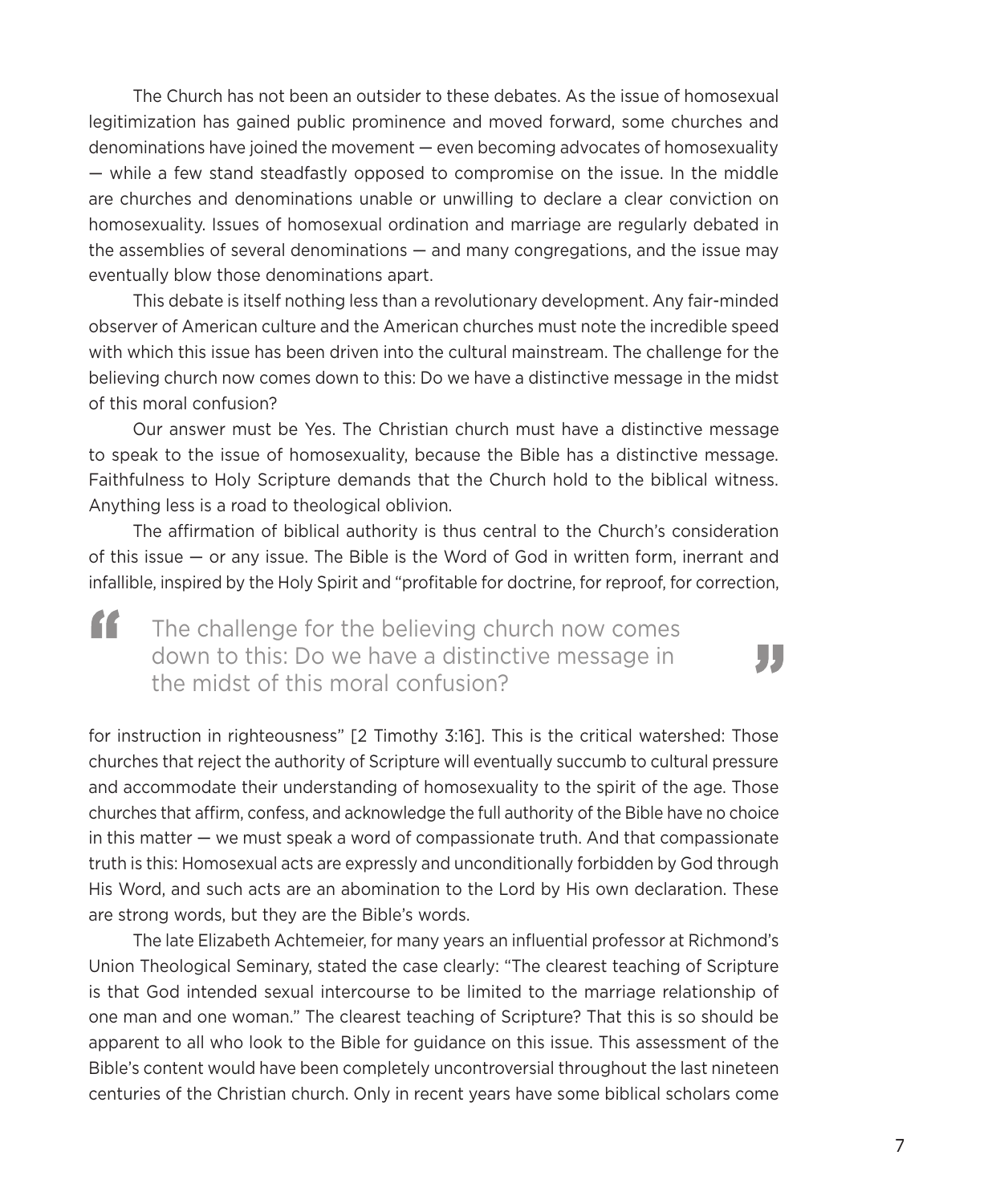forward to claim that the Bible presents a mixed message — or a very different message — on homosexuality.

The homosexual agenda is pushed by activists who are totally committed to the cause of making homosexuality a sanctioned and recognized form of sexual activity — and the basis for legitimate marriages and family relationships. Every obstacle that stands in the way of progress toward this agenda must be removed, and Scripture stands as the most formidable obstacle to that agenda.

We should not be surprised therefore that apologists for the homosexual agenda have arisen even within the world of biblical scholarship. Biblical scholars are themselves a very mixed group, with some defending the authority of Scripture and others bent on deconstructing the biblical text. The battle lines on this issue are immediately apparent. Those who deny the truthfulness, inspiration, and authority of the Bible, in the main, will eventually argue that Scripture sanctions homosexuality  $-$  or at least argue that the biblical passages forbidding homosexual acts are confused, misinterpreted, or irrelevant.

To accomplish this requires feats of exotic biblical interpretation worthy of the most agile circus contortionist. Several decades ago, the late J. Gresham Machen remarked, "The Bible, with a complete abandonment of all scientific historical method, and of all common sense, is made to say the exact opposite of what it means; no Gnostic, no medieval monk with his fourfold sense of Scripture, ever produced more absurd Biblical interpretation than can be heard every Sunday in the pulpits of New York." Dr. Machen was referring to the misuse and misapplication of Scripture that he saw as a mark of the infusion of a pagan spirit within the church. Even greater absurdity than that observed by Machen is now evident among those determined to make the Bible sanction homosexuality.

Biblical Christianity is the final wall of resistance to the homosexual agenda. In the end, that resistance comes down to the Bible itself. Those working tirelessly for the normalization of homosexuality know that the Bible's clear and unambiguous opposition

Biblical Christianity is the final wall of resistance to the homosexual agenda. "

### "

to all forms of homosexual behavior must be neutralized if they are to be fully successful. Their efforts to this end deserve our closest attention.

#### **Homosexuality and the Bible: Twisting the Truth**

Biblical Christianity represents the greatest obstacle to the normalization of homosexuality. The reason for this is quite simple — the Bible emphatically condemns all forms of homosexual behavior. If homosexual advocates are to succeed, they must either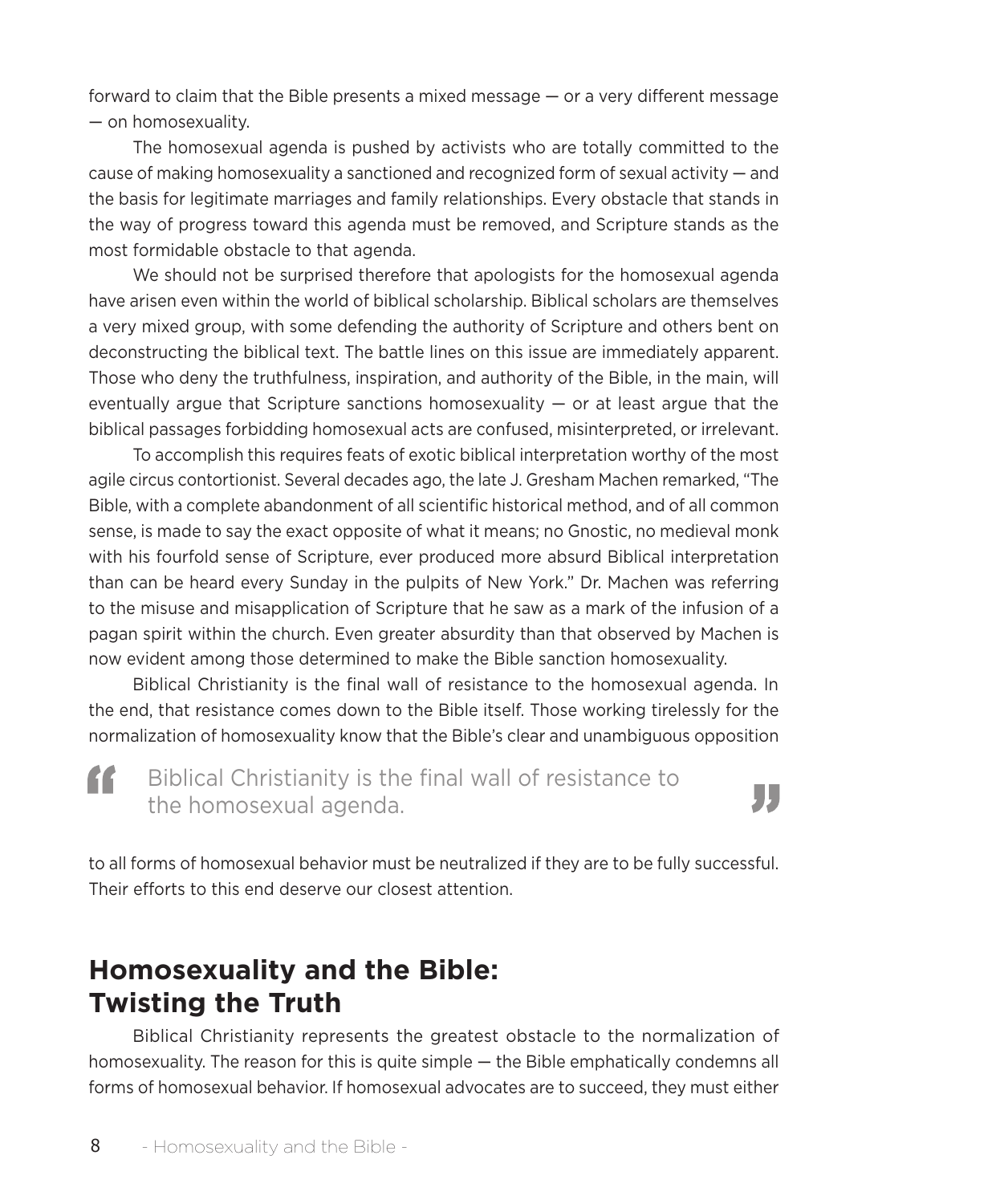marginalize or neutralize the Bible as an authority.

Different approaches are taken toward this end. For some, an outright rejection of biblical authority is explicit. With astounding candor, William M. Kent, at one time a member of a committee assigned by United Methodists to study homosexuality, declared that "the scriptural texts in the Old and New Testaments condemning homosexual practice are neither inspired by God nor otherwise of enduring Christian value. Considered in the light of the best biblical, theological, scientific, and social knowledge, the biblical condemnation of homosexual practice is better understood as representing time and place bound cultural prejudice." This approach is the most honest as found among the revisionists. These persons do not deny that the Bible expressly forbids homosexual practices — they acknowledge that the Bible does just that. Their answer is straightforward; we must abandon the Bible in light of modern knowledge and sensitivities.

The next step taken by those who follow this approach is to suggest that it is not sufficient for the authority of the Bible to be denied — the Bible must be opposed. Gary David Comstock, Protestant chaplain at Wesleyan University charges: "Not to recognize, critique, and condemn Paul's equation of godlessness with homosexuality is dangerous. To remain within our respective Christian traditions and not challenge those passages that degrade and destroy us is to contribute to our own oppression." Further, Comstock argues, "These passages will be brought up and used against us again and again until Christians demand their removal from the biblical canon, or, at the very least, formally discredit their authority to prescribe behavior."

A second approach taken by the revisionists is to suggest that the human authors of Scripture were limited by the scientific immaturity of their age. If they knew what we now know, these revisionists claim, the human authors of Scripture would never have been so closed-minded. Victor Paul Furnish makes this case: "Not only the terms, but the concepts 'homosexual' and 'homosexuality' were unknown in Paul's day. These terms like 'heterosexual,' 'heterosexuality,' 'bisexual,' and 'bisexuality' presuppose an understanding of human sexuality that was possible only with the advent of modern psychology and sociological analysis. The ancient writers were operating without the vaguest idea of what we have learned to call 'sexual orientation'."

Indeed, Paul and the other apostles seem completely ignorant of modern secular understandings of sexual identity and orientation — and this truth is fundamentally irrelevant. Modern notions of sexual orientation must be brought to answer to Scripture — not vice versa. Scripture must not be called upon to defend itself in light of modern notions. Paul will not apologize to Sigmund Freud or the American Psychological Association, and the faithful church must call this approach what it is  $-$  a blatant effort to subvert the authority of Scripture and to replace biblical authority with the false authority of modern secular ideologies.

A third approach taken by the revisionists is to deny that biblical passages actually refer to homosexuality at all, or to argue that the passages refer to specific and 'oppressive'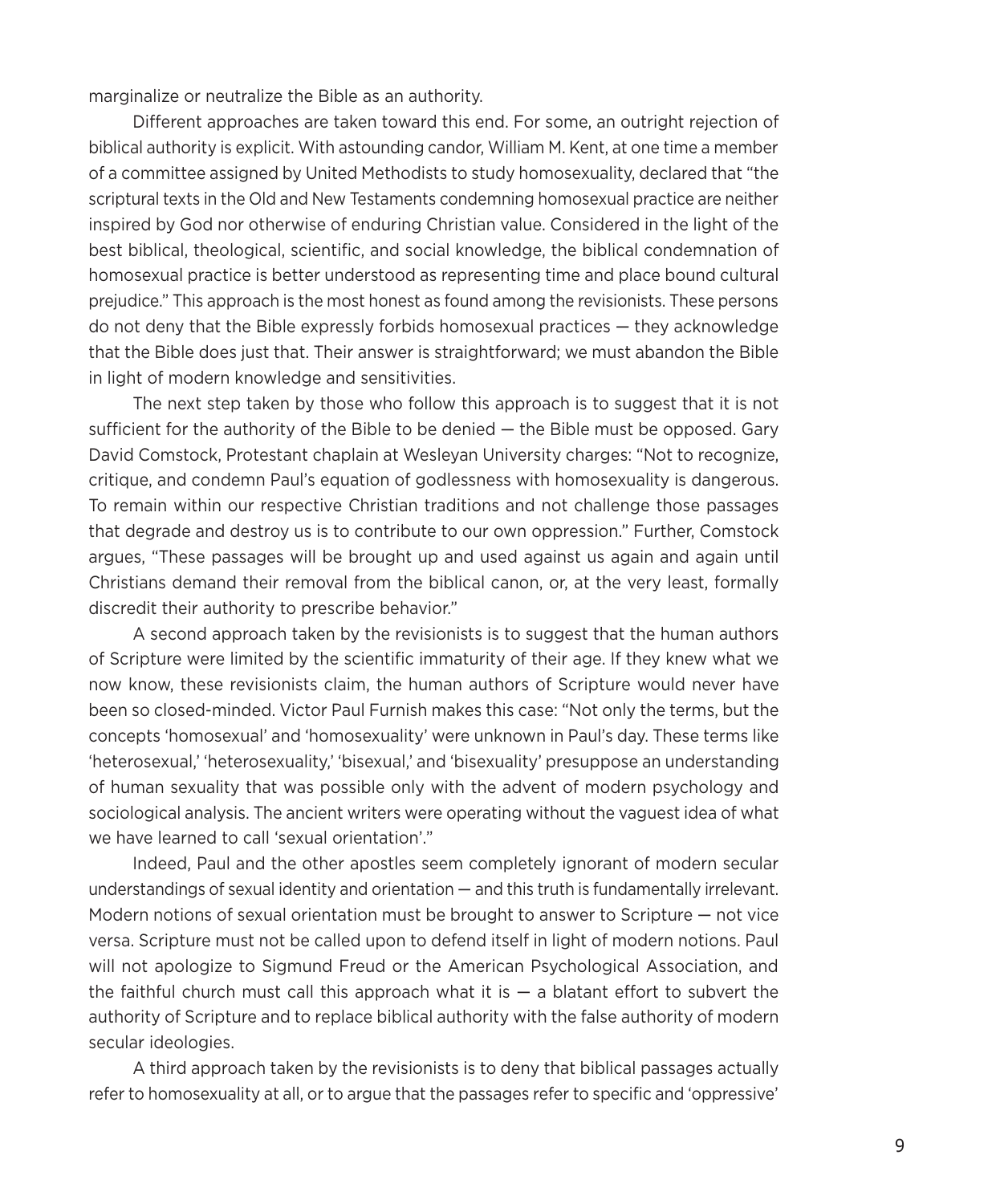homosexual acts. For instance, some argue that Paul's references to homosexuality are actually references to pederasty [the sexual abuse of young boys], to homosexual rape, or to "non-committed" homosexual relationships. The same is argued concerning passages such as Genesis 19, Leviticus 18:22, and Leviticus 20:13. Yet, in order to make this case, the revisionists must deny the obvious — and argue the ridiculous.

Likewise, some argue that the sin of Sodom was not homosexuality, but inhospitality. John J. McNeill takes this line, arguing that the church oppressively shifted the understanding of the sin of Sodom from inhospitality to homosexuality. The text, however, cannot be made to play this game. The context indicates that the sin of Sodom is clearly homosexuality — and without this meaning, the passage makes no sense. The language and the structure of the

#### Modern notions of sexual orientation must be brought to answer to Scripture — not vice versa. "



text are clear. Beyond this, Jude, verse 7, self-evidently links the sin of Sodom with sexual perversion and immorality, stating, "Just as Sodom and Gomorrah and the cities around them, since they in the same way as these indulged in gross immorality and went after strange flesh, are exhibited as an example, in undergoing the punishment of eternal fire."

This verse is sufficient to indicate the severity of the Bible's condemnation of homosexuality. Leviticus 18:22 speaks of male homosexuality as an 'abomination' — the strongest word used of God's judgment against a human act.

The most extensive argument against homosexuality is not found in the Old Testament, however, but in Romans 1:22-27, a passage which is found within Paul's lengthy introduction to his Roman letter.

"Professing to be wise, they became fools, and exchanged the glory of the incorruptible God for an image in the form of corruptible man and of birds and four-footed animals and crawling creatures. Therefore God gave them over in the lusts of their hearts to impurity, that their bodies might be dishonored among them. For they exchanged the truth of God for a lie, and worshipped and served the creature rather than the Creator, who is blessed forever. Amen. For this reason, God gave them over to degrading passions; for the women exchanged the natural function for that which is unnatural, and in the same way also the men abandoned the natural function of the woman and burned in their desire toward one another, men with men committing indecent acts and receiving in their own persons the due penalty of their error."

As Romans 1 makes absolutely clear, homosexuality is fundamentally an act of unbelief. As Paul writes, the wrath of God is revealed against all those "who suppress the truth in unrighteousness." God the Creator has implanted in all humanity a knowledge of Himself, and all are without excuse. This is the context of Paul's explicit statements on homosexuality.

Homosexual acts and homosexual desire, states Paul, are a rebellion against God's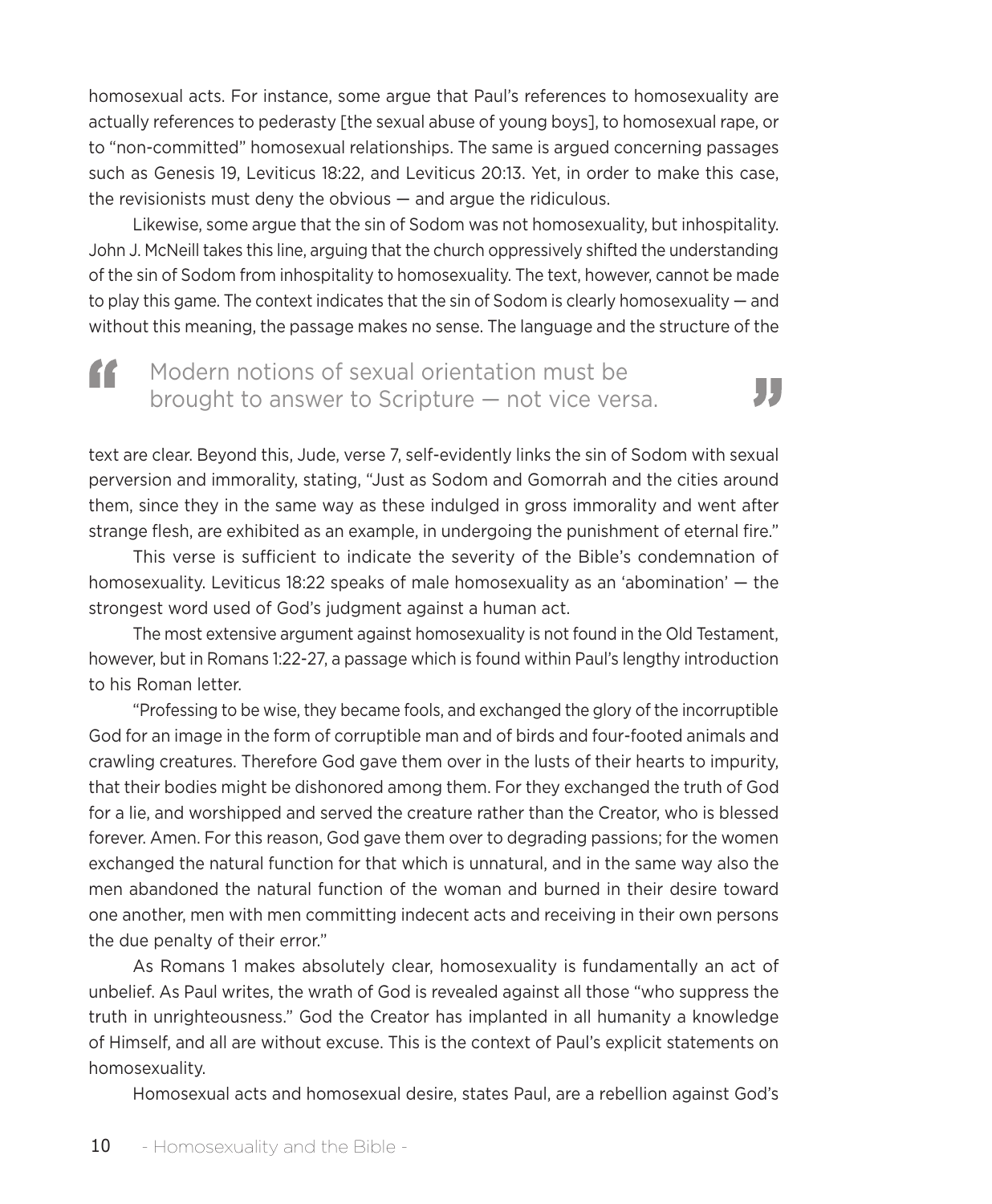sovereign intention in creation and a gross perversion of God's good and perfect plan for His created order. Paul makes clear that homosexuality — among both males and females — is a dramatic sign of rebellion against God and His intention in creation. Those about whom Paul writes have worshipped the creature rather than the Creator. Thus, men and women have forfeited the natural complementarity of God's intention for heterosexual marriage and have turned to members of their own sex, burning with an illicit desire which is in itself both degrading and dishonorable.

This is a very strong and clear message. The logical progression in Romans 1 is undeniable. Paul shifts immediately from his description of rebellion against God as Creator to an identification of homosexuality — among both men and women — as the first and most evident sign of a society upon which God has turned His judgment. Essential to

#### As Romans 1 makes absolutely clear, homosexuality is fundamentally an act of unbelief. "



understanding this reality in theological perspective is a recognition of homosexuality as an assault upon the integrity of creation and God's intention in creating human beings in two distinct and complementary genders. This text may be dismissed and ignored by those who reject its message, but it cannot be neutralized.

#### **Homosexuality and the Bible: Trusting the Truth**

With the movement toward same-sex marriage and the normalization of homosexuality gaining momentum, some churches are running for cover. Yet, our Christian responsibility is clear — we are to tell the truth about what God has revealed concerning human sexuality, gender, and marriage. No one said it was going to be easy.

At every point the confessing and believing Church runs counter to the cultural tidal wave. Even to raise the issue of gender is to offend those who wish to eradicate any gender distinctions, arguing that these are merely "socially constructed realities" and vestiges of an ancient past.

Scripture will not allow this attempt to deny the structures of creation. Romans 1 must be read in light of Genesis 1 and 2. As Genesis 1:27 makes apparent, God intended from the beginning to create human beings in two genders or sexes — "male and female He created them." Both man and woman were created in the image of God. They were and are distinct, and yet inseparably linked by God's design. The genders really are different, and the distinction goes far beyond mere physical differences, but the man recognized the woman as "bone of my bone and flesh of my flesh."

The bond between man and woman is marriage, which is not an historical accident or the result of socialization and cultural evolution. To the contrary, marriage and the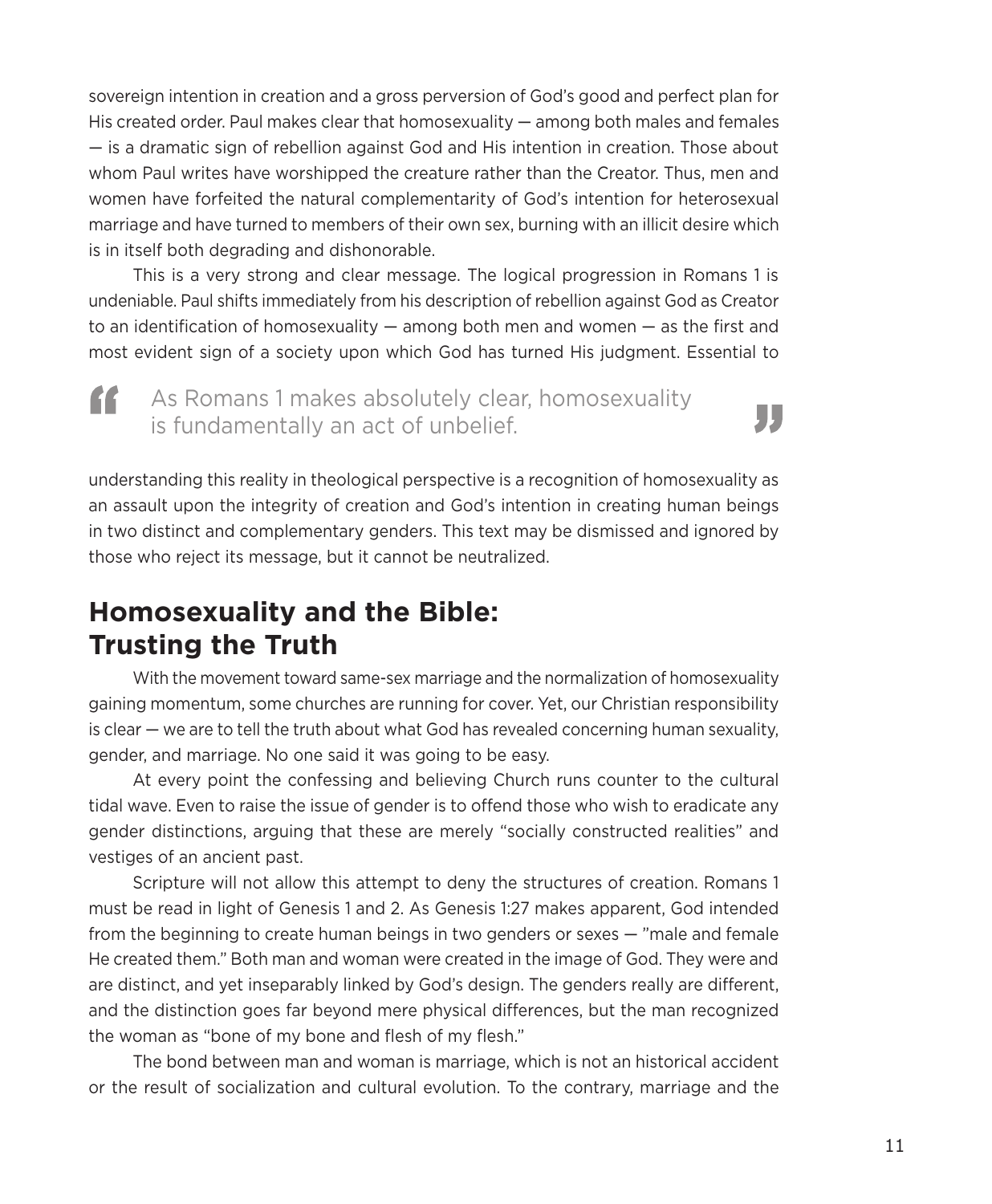establishment of the heterosexual covenant union is central to God's intention — before and after the Fall. Immediately following the creation of man and woman come the instructive words: "For this cause a man shall leave his father and his mother, and shall cleave to his wife; and they shall become one flesh. And the man and his wife were both naked and were not ashamed."

Evangelical Christians have often failed to present this biblical truth straightforwardly, and thus many of our churches and members are unarmed for the ideological, political, and cultural conflicts which mark the modern landscape. The fundamental axiom upon which evangelical Christians must base any response to homosexuality it this: God alone is sovereign, and He has created the universe and all within by His own design and to His own good pleasure. Furthermore, He has revealed to us His creative intention through Holy Scripture — and that intention was clearly to create and establish two distinct but complementary genders or sexes. The Genesis narratives demonstrate that this distinction of genders is neither accidental nor inconsequential to the divine design. "It is not good that the man should be alone; I will make for him a helper suitable for him," determined God. And God created woman.

God's creative intention is further revealed in the cleaving of man to the woman ["his wife"] and their new identity as "one flesh." This biblical assertion — which no contorted

"

Any sexual expression outside of that heterosexual marriage relationship is illicit, immoral, and outlawed " by God's explicit command and law.



The sexual union of a man and a woman united in covenant marriage is thus not only allowed, but is commanded as God's intention and decree. Sexual expression is limited to this heterosexual covenant, which in its clearest biblical expression is one man and one woman united for as long as they both shall live.

Therefore, any sexual expression outside of that heterosexual marriage relationship is illicit, immoral, and outlawed by God's explicit command and law. That fundamental truth runs counter, not only to the homosexual agenda, but to the rampant sexual immorality of the age. Indeed, the Bible has much more to say about illicit heterosexual activity than about homosexual acts. Adultery, rape, bestiality, pornography, and fornication, for example, are expressly forbidden.

As E. Michael Jones argues, most modern ideologies are, at base, efforts to rationalize sexual behavior. In fact, he identifies modernity itself as "rationalized lust." We should expect the secular world, which is at war with God's truth, to be eager in its efforts to rationalize lust, and to seek legitimacy and social sanction for its sexual sins. We should be shocked, however, that many within the Church now seek to accomplish the same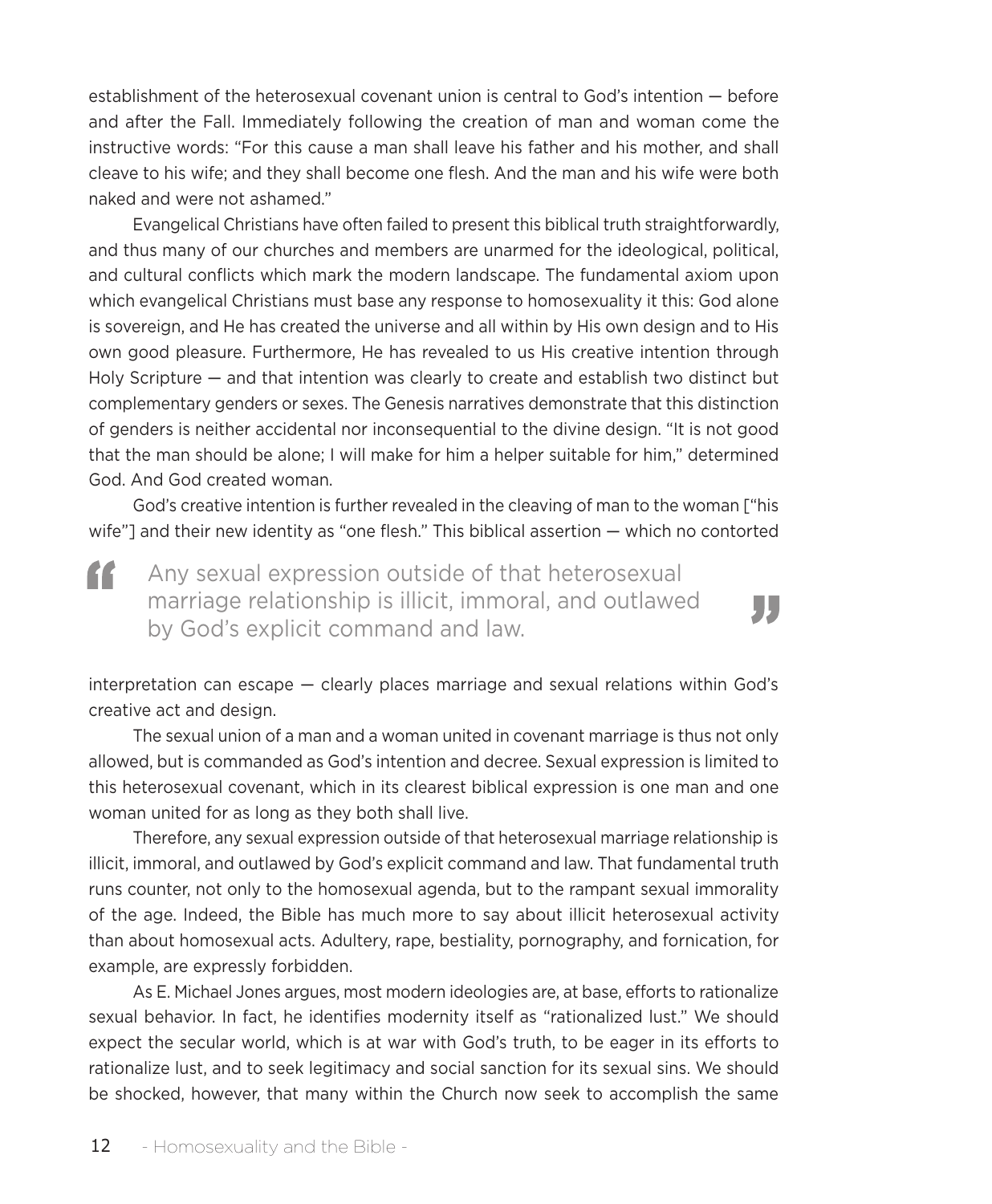purpose, and to join in common cause with those openly at war with God's truth.

Paul's classic statement in Romans 1 sets the issues squarely before us. Homosexuality is linked directly to idolatry, for it is on the basis of their idolatry that God gave them up to their own lusts. Their hearts were committed to impurity, and they were degrading their own bodies by their illicit lusts.

Their idolatry — exchanging the truth of God for a lie, and worshipping the creature rather than the Creator — led God to give them over to their degrading passions. From here, those given over to their degraded passions exchanged the natural use of sexual intercourse for that which God declared to be unnatural [literally, against nature]. At this point Paul explicitly deals with female homosexuality or lesbianism, as well as male homosexuality. This is one of the very few references in all ancient literature to female homosexuality, and Paul's message is clear: All forms of homosexual eroticism and sexual behavior fall short of God's glory, violate God's revealed law, and are inherently unnatural.

But the women involved in lesbianism were not and are not alone. Men, too, have given up natural intercourse with women and have been consumed with passion for other men. The acts they commit, they commit without shame. As a result, they have received within their own bodies the penalty of their error.

Beyond this, God has given them up to their own depraved minds, and they do those things which are not proper. The message could not be more candid and clear, but there are those who seek to deny the obvious. Some have claimed that Paul is here dealing only with those heterosexual persons who commit homosexual acts. The imaginative folly of this approach is undone by Scripture, which allows no understanding that any human beings are born anything other than heterosexual. The modern — and highly political — notion of homosexual "orientation" as a natural human condition cannot be squared with the Bible. The only orientation indicated by Scripture is the universal human orientation to sin.

In other letters, Paul indicates that homosexuals — along with those who persist in other sins — will not inherit the Kingdom of God. The word Paul uses in 1 Corinthians 6:9-10 and 1 Timothy 1:10 is arsenokoites, a word with a graphic etymology. Some modern revisionists have attempted to suggest that this refers only to homosexual rapists or

#### The only orientation indicated by Scripture is the universal human orientation to sin. "

child abusers. This argument will not stand even the slightest scholarly consideration. The word does not appear in any Greek literature of the period. As New Testament scholar David Wright has demonstrated, the word was taken by Paul directly from Leviticus 18:22 and 20:13, and its meaning is homosexuality itself.

The biblical witness is clear: Homosexuality is a grievous sin against God and is a direct rejection of God's intention and command in creation. All sin is a matter of eternal consequence, and the only hope for any sinner is the redemption accomplished by Jesus

Л.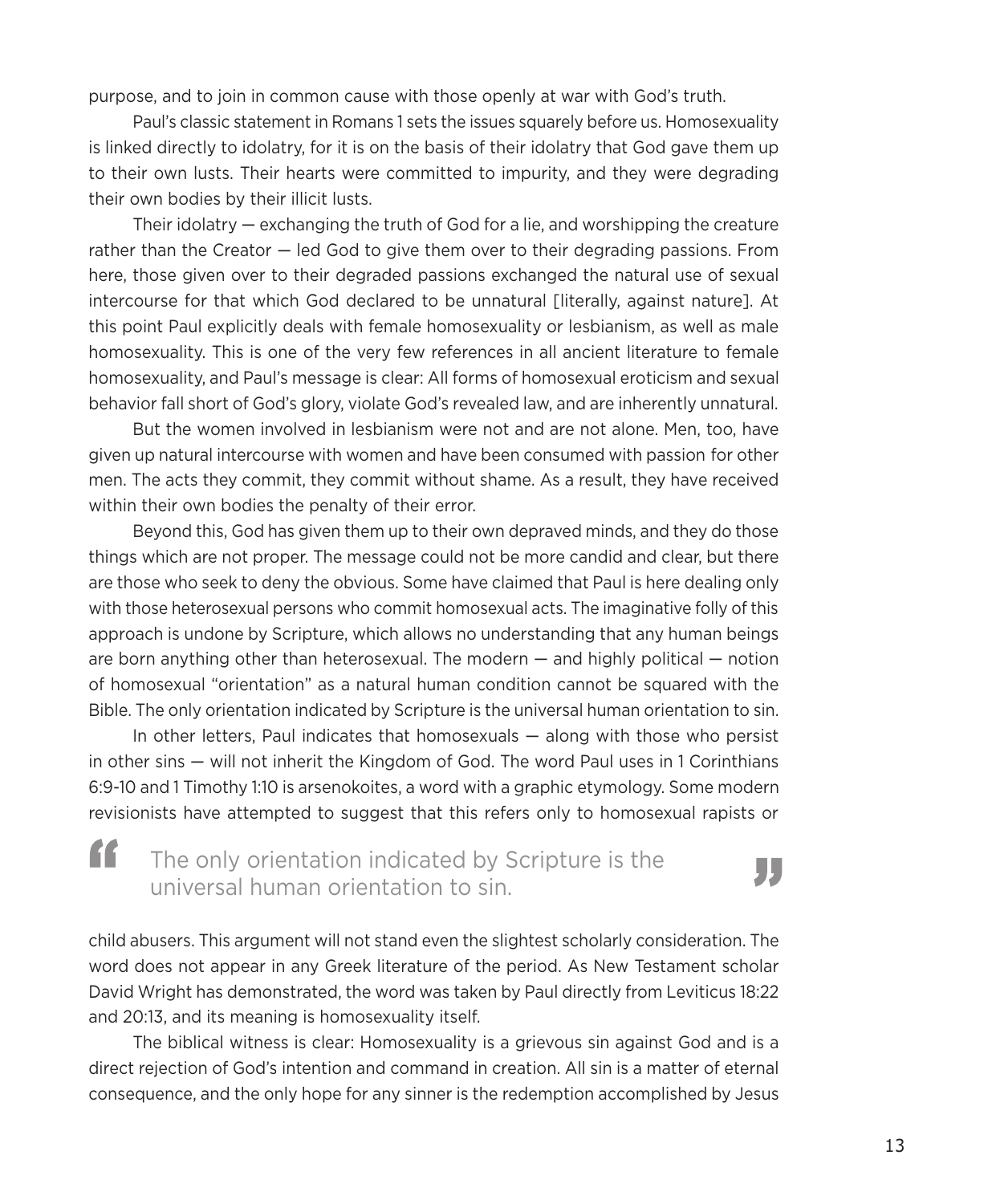Christ, who on the cross paid the price for our sin, serving as the substitute for the redeemed.

Our response to persons involved in homosexuality must be marked by genuine compassion. But a central task of genuine compassion is telling the truth, and the Bible reveals a true message we must convey. Those seeking to contort and subvert the Bible's message are not responding to homosexuals with compassion. To lie is never compassionate — and their lie leads unto death.

In the end, the Church will either declare the truth of God's Word, or find a way to run away from it. It really comes down to trust. Do we trust the Bible to tell us truthfully what God desires and commands about our sexuality? If so, we really do know where we stand, and we really do know what to say. If not, let's just admit to the world that we really haven't a clue.

This series originally appeared as part of Dr. Mohler's daily Crosswalk Commentary. For more information, please go to www.albertmohler.com.